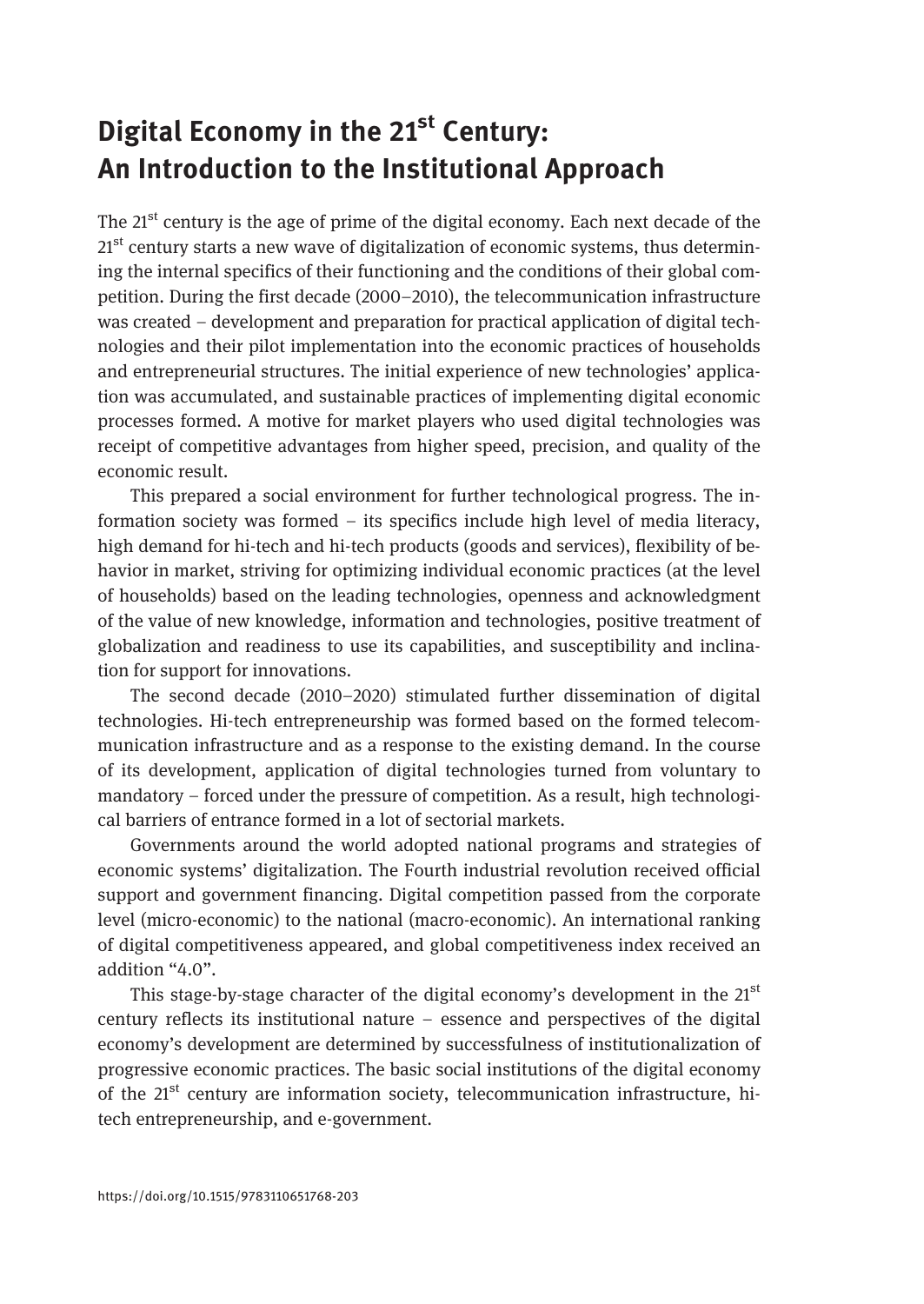The uniqueness of the digital economy, as an evolutionary form of economic systems, consists in its formation in the conditions of ready market relations. That's why, unlike the previous forms of economic systems, the transition to which had been started by government, digital transformations took place under the pressure competition, not regulation – by own initiative of market players. The modern market nature of the digital economy, in which the elements of free competition and government regulation are combined, hinders its study from the positions of the neoclassical (based on the "pure market concept") and from the positions of neo-Keynesian (envisaging strong state regulation and limitation of market liberties) economic theories.

The mixed economy of the  $21<sup>st</sup>$  century, with progressive market relations and moderate de-regulation, in which the digital economy formed and is developing now, has no place in the traditional fundamental concepts and "ideal" models. That's why its research from the positions of the existing approach to studying economic systems, which is based on the positions of the neoclassical and neo-Keynesian theories, causes multiple gaps and contradictions, hindering the formation of a comprehensive concept of the digital economy.

For solving this problem, the authors of this book develop and use a new – institutional – approach to studying the digital economy, which allows overcoming the gaps and solving the contradictions in its research and forming a systemic view of its essence and prospects of development. The book consists of eight parts, each of which describes the institutional view of the  $21<sup>st</sup>$  century digital economy.

Part I develops and substantiates a scientific concept of  $21<sup>st</sup>$  century digital economy. The digital economy is defined as a modern type of economic system, and the principles of functioning and the priorities of its development are determined. Classification of breakthrough digital technologies is performed, and the prospects of their application in economy are given.

Part II is devoted to the process of the digital economy's institutionalization in the  $21^{st}$  century. It defines the essence and logic of the process of digital transformation of sectorial markets and outlines the current tendencies of economy's digitalization in developed and developing countries. The main stages of economy's digital modernization are distinguished.

Part III determines the meso-level institutions of the  $21<sup>st</sup>$  century digital economy; outlines the problems and perspectives of regional economy's digitalization; develops the institutional model of the digital economy formation in a modern region. Management of a modern region based on digital technologies is studied.

Part IV distinguishes the macro-level institutions of the digital economy in the  $21<sup>st</sup>$  century; considers state institutional regulation of the process of economy's digital modernization; determines the role of financial institutions in support for the digital economy; presents a view of the  $21<sup>st</sup>$  century digital economy from the positions of developed and developing countries.